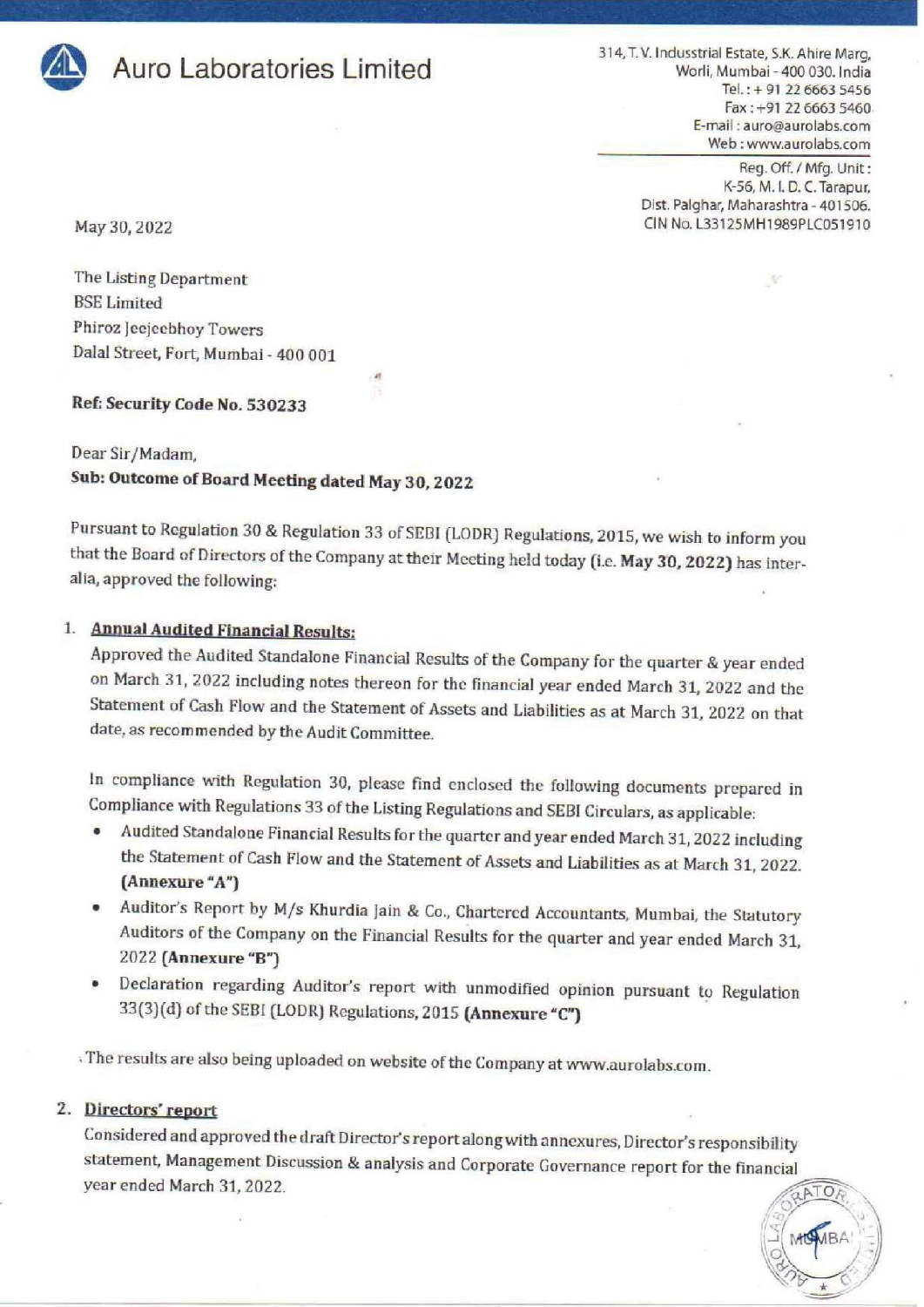#### 3. **Secretarial Auditors**

Considered and approved re-appointment of M/s GM] & Associates as the Secretarial Auditors of the Company for the financial year 2022-23.

#### 4. Internal Auditors

Considered and approved re-appointment of M/s Pokharna & Associates as the Internal Auditors of the Company for the financial year 2022-23.

#### 5. Cost Auditors

Considered and approved the re-appointment of M/s. Poddar & Co, (FRN: 101734), Cost Accountants, Mumbai as the Cost Auditors of the Company for conducting the audit of cost records for the financial year 2022-2023.

a

#### 6. Statutory Auditors

Subject to the approval of the members of the Company at the ensuing AGM, considered and recommended appointment of M/s Kothari Jain & Associates (FRN 113041W) as the Statutory Auditors of the Company for a period of 5(five) years i.e from the conclusion of 33<sup>rd</sup> AGM till the conclusion of 38<sup>th</sup> AGM of the Company.

Further, the details as required to be disclosed in terms of SEBI Listing Regulations read with SEBI Circular No. CIR/CFD/CMD/4/2015 dated 09th September, 2015 are given in "Annexure D" as enclosed to this letter.

#### 7. Related Party Transactions Policy

Considered and approved amendments to the Related Party Transactions Policy. A copy of the policy is made available on the website of the Company at www.aurolabs.com.

#### 8. Policy on performance evaluation

Considered and approved Policy on performance evaluation, as recommended by the Nomination and Remuneration Committee. A copy of the policy is made available on the website of the Company at www.aurolabs.com.

#### 9. Dissolution of the CSR Committee

Considered and approved dissolution of the Corporate Social Responsibility Committee with effect from May 30, 2022 in terms of the Section 135(9) of the Companies Act, 2013 and approved vesting of all powers of the Committee with the Board of Directors.

#### 10. Amendment of Memorandum of Associatio

Approved amendment of Memorandum of Association of the company to align with the Companies 'Act, 2013, subject to the approval of members of the Company at the ensuing Annual General meeting.

#### 11. Re-appoin!

Based on recommendation of Nomination and Remuneration Committee, considered and<br>recommended re-appointment of Mr. Kiran Suresh Kulkarni, who retires by rotation, and being eligible, offered himself for re-appointment, subject to the approval of members in the forthcoming a ATO, AGM.

HUMBA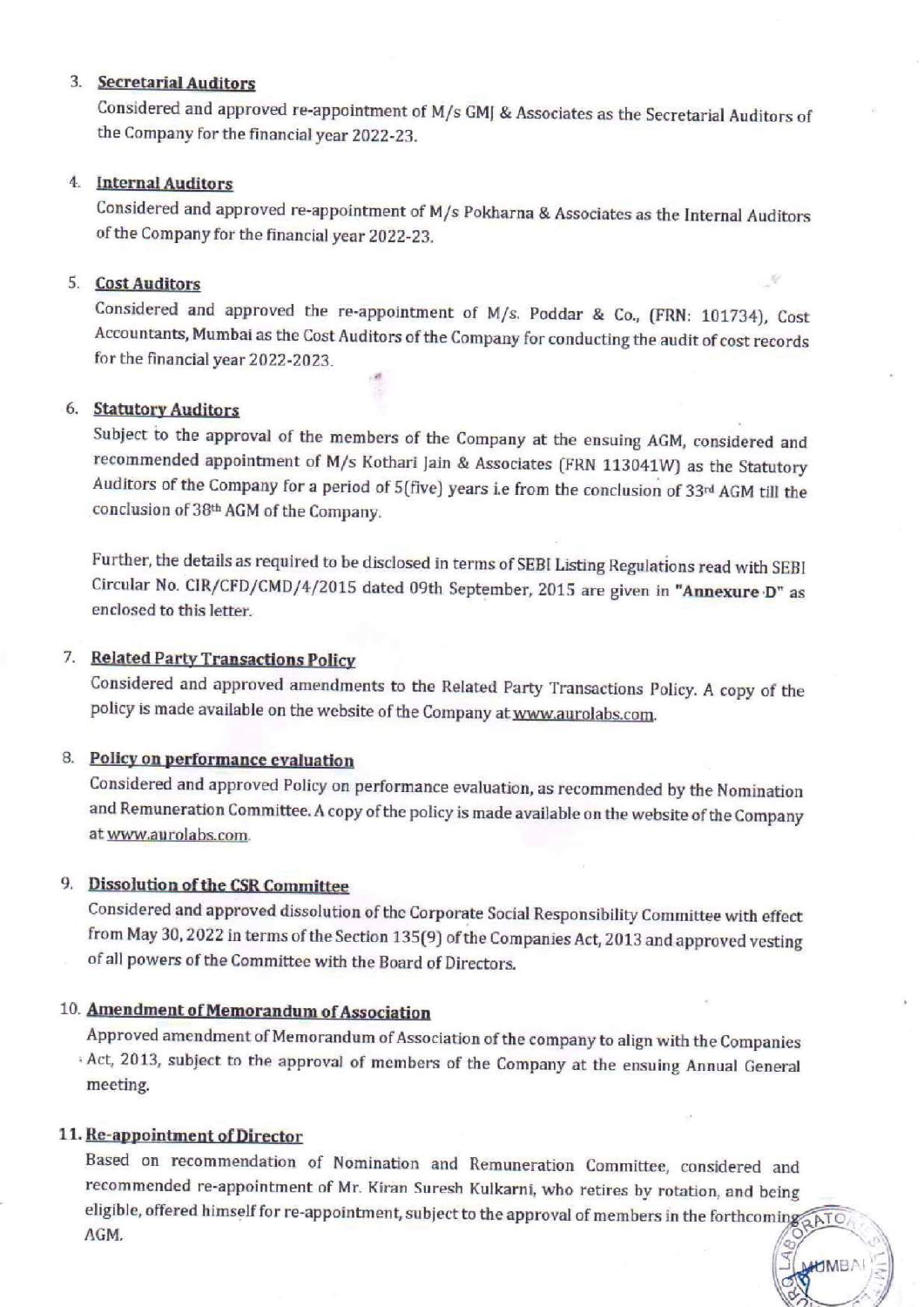# 12. Resignation of Company Secretary and Compliance officer of the Company

Accepted resignation of CS Shanu Nag (M.No. A36292) as the Company Secretary and Compliance<br>officer of the Company effective from the close of business hours on May 30, 2022.

Circular No. CIR/CFD/CMD/4/2015 dated 09th September, 2015 are given in "Annexure D" as enclosed to this letter Further, the details as required to be disclosed in terms of SEBI Listing Regulations read with SEBI<br>Circular No. CIR/CFD/CMD/4/2015 dated 09th September, 2015 are given in **"Annexure D"** as<br>enclosed to this letter.<br>**Appoi** 

# 13. Appointment of Company Secretary and Compliance officer of the Company

appointment of CS Sweta Agarwal, Fellow member of the Institute of Company Secretaries of India<br>(M.No. F10753) as the Company Secretary and Compliance officer of the Company and designated<br>as a Key Managerial personnel wit to be disclosed in terms of SEBI Listing Regulations read with SEBI<br>2015 dated 09th September, 2015 are given in **"Amexure 10"** as<br>**retary and Compliance officer of the Company<br>minicipanal Remuneration Committee, considere** 

Further, the details as required to be disclosed in terms of SEBI Listing Regulations read with SEBI Circular No. CIR/CFD/CMD/4/2015 dated 09th September, 2015 are given in "Annexure D" as enclosed to this letter.

#### 14. Notice of 33rd Annual Genera

Approved convening of the 33<sup>rd</sup> Annual General Meeting of the Company for the financial year ended March 31, 2022 on Wednesday, July 20, 2022.

The Annual General Meeting shall be held by Video Conferencing ("VC") / Other Audio Visual Means<br>("OAVM") in accordance with the relevant Circulars issued by the Ministry of Corporate Affairs and<br>SEBI to transact the busin

The meeting of the Board of Directors commenced at 02.00 PM and concluded at 04.00 PM.

This intimation is also being uploaded on Company's website at www.aurolabs.com.

The results will be published in the newspapers in terms of Regulation 47(1)(b) of SEBI (Listing Obligations and Disclosure Requirements) Regulations 2015 in due course.

Kindly take the above on your record.

Thanking you, Yours Faithfully, For, Auro Laboratories Limited  $\bigcup_{\mathbf{w}} \mathbf{w} \bigcup_{\mathbf{w}} \mathbf{w}$ 

 $\frac{1}{a}$ (Siddhartha Deorah) Whole Time Director DIN: 00230796



Encl: A/a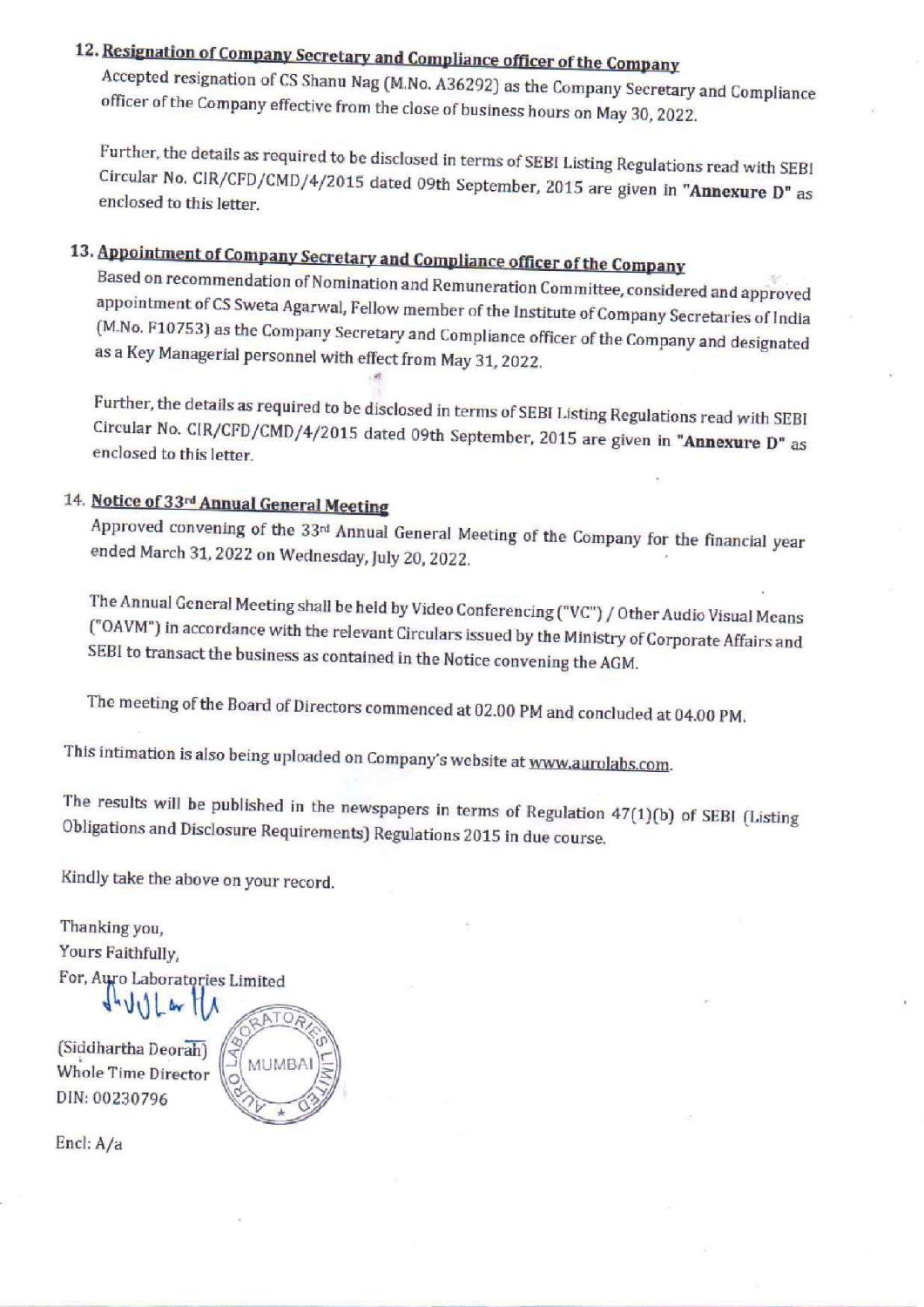# ANNEXURE "D"- DETAILS REQUIRED IN TERMS OF SEBI CIRCULAR NO. CIR/CFD/CMD/4,/2015 ANNEXURE "D" - DET<br>DATED SEPTEMBER DATED SEPTEMBER 09, 2015 NEXURE "D"- DETAILS REQUIRED IN TERMS (TED SEPTEMBER 09, 2015)

### I. Appointment of Statutory Auditors of the Company

|                                | <b>ANNEXURE "D"- DETAILS REQUIRED IN TERMS OF SEBI CIRCULAR NO. CIR/CFD/CMD/4/2015</b>                                                |
|--------------------------------|---------------------------------------------------------------------------------------------------------------------------------------|
| DATED SEPTEMBER 09, 2015       |                                                                                                                                       |
|                                |                                                                                                                                       |
|                                | Appointment of Statutory Auditors of the Company                                                                                      |
| Reason for change viz.         | M/s. Khurdia Jain & Co., Chartered Accountants, were appointed as                                                                     |
| appointment, death,            | Statutory Auditors of the Company at the 28th Annual General                                                                          |
| resignation, removal, or       | Meeting ('AGM') held on September 29, 2017 for a period of 5 years,                                                                   |
| otherwise                      | i.e. up to the conclusion of 33rd AGM. M/s. Khurdia Jain & Co.,                                                                       |
|                                | Chartered Accountants, will complete their present term and are<br>retiring at the ensuing AGM completing a block of five years. M/s. |
|                                | Khurdia Jain & Co, have submitted their unwillingness to continue as                                                                  |
|                                | the Statutory Auditors of the Company for a further period of five                                                                    |
|                                | years.                                                                                                                                |
|                                |                                                                                                                                       |
|                                | The Board of Directors of the Company based on the recommendation                                                                     |
|                                | of the Audit Committee, recommended for the approval of the                                                                           |
|                                | members, the appointment of M/s. Kothari Jain & Associates,                                                                           |
|                                | Chartered Accountants, Mumbai (FRN. 113041W), as the Statutory                                                                        |
|                                | Auditors of the Company for a period of five years from the conclusion<br>of the ensuing AGM till the conclusion of the 38th AGM.     |
| Date of Appointment/           | To be appointed at the ensuing Annual General meeting on approval                                                                     |
| <b>Cessation &amp; term of</b> | of the members of the Company, for a period of five years from the                                                                    |
| appointment                    | conclusion of the ensuing AGM till the conclusion of the 38th AGM.                                                                    |
| <b>Brief Profile</b>           | M/s. Kothari Jain & Associates (FRN 113041W), a firm of Chartered                                                                     |
|                                | Accountants, was established in the year 1992 by Mr. Sunil Kumar                                                                      |
|                                | Kothari, a Fellow Chartered Accountant in active practice for more                                                                    |
|                                | than 25 years.                                                                                                                        |
|                                |                                                                                                                                       |
|                                | The firm has a team of skilled and experienced personnel having in                                                                    |
|                                | depth knowledge and experience in providing multitude of services                                                                     |
|                                | consisting of Statutory Audits, Corporate Finance, tax Planning, due                                                                  |
|                                | diligence, consultancy etc.                                                                                                           |
| Disclosure of relationship     | Not applicable                                                                                                                        |
| (in case of appointment        |                                                                                                                                       |
| of Director)                   |                                                                                                                                       |
|                                | Resignation of CS Shanu Nag (M.No. A36292), Company Secretary and Compliance officer of                                               |
| the Company                    |                                                                                                                                       |
| Reason for change viz,         | CS Shanu Nag was appointed as the Company Secretary and                                                                               |
| appointment, death,            | Compliance Officer in terms of Section 203 of the Companies Act,                                                                      |
| resignation, removal, or       | 2013 and Regulation 6 of the SEBI (LODR) Regulations, 2015 with                                                                       |
| etherwise                      | effect from October 01, 2014.                                                                                                         |
|                                |                                                                                                                                       |
|                                | She has submitted her resignation from the said position on account                                                                   |
|                                | of personal reasons.                                                                                                                  |
| Date of Appointment/           | Close of business hours on May 30, 2022                                                                                               |
| Cessation & term of            |                                                                                                                                       |
| appointment                    |                                                                                                                                       |
|                                | $\left(\frac{1}{2}M$                                                                                                                  |

#### Il. Resignation of CS Shanu Nag (M.No. A36292), Company Secretary and Compliance officer of the Company

| Reason for change viz,<br>appointment, death,<br>resignation, removal, or<br>etherwice | CS Shanu Nag was appointed as the Company Secretary and<br>Compliance Officer in terms of Section 203 of the Companies Act,<br>2013 and Regulation 6 of the SEBI (LODR) Regulations, 2015 with<br>effect from October 01, 2014.<br>She has submitted her resignation from the said position on account<br>of personal reasons. |    |
|----------------------------------------------------------------------------------------|--------------------------------------------------------------------------------------------------------------------------------------------------------------------------------------------------------------------------------------------------------------------------------------------------------------------------------|----|
| Date of Appointment/<br>Cessation & term of<br>appointment                             | Close of business hours on May 30, 2022                                                                                                                                                                                                                                                                                        | // |